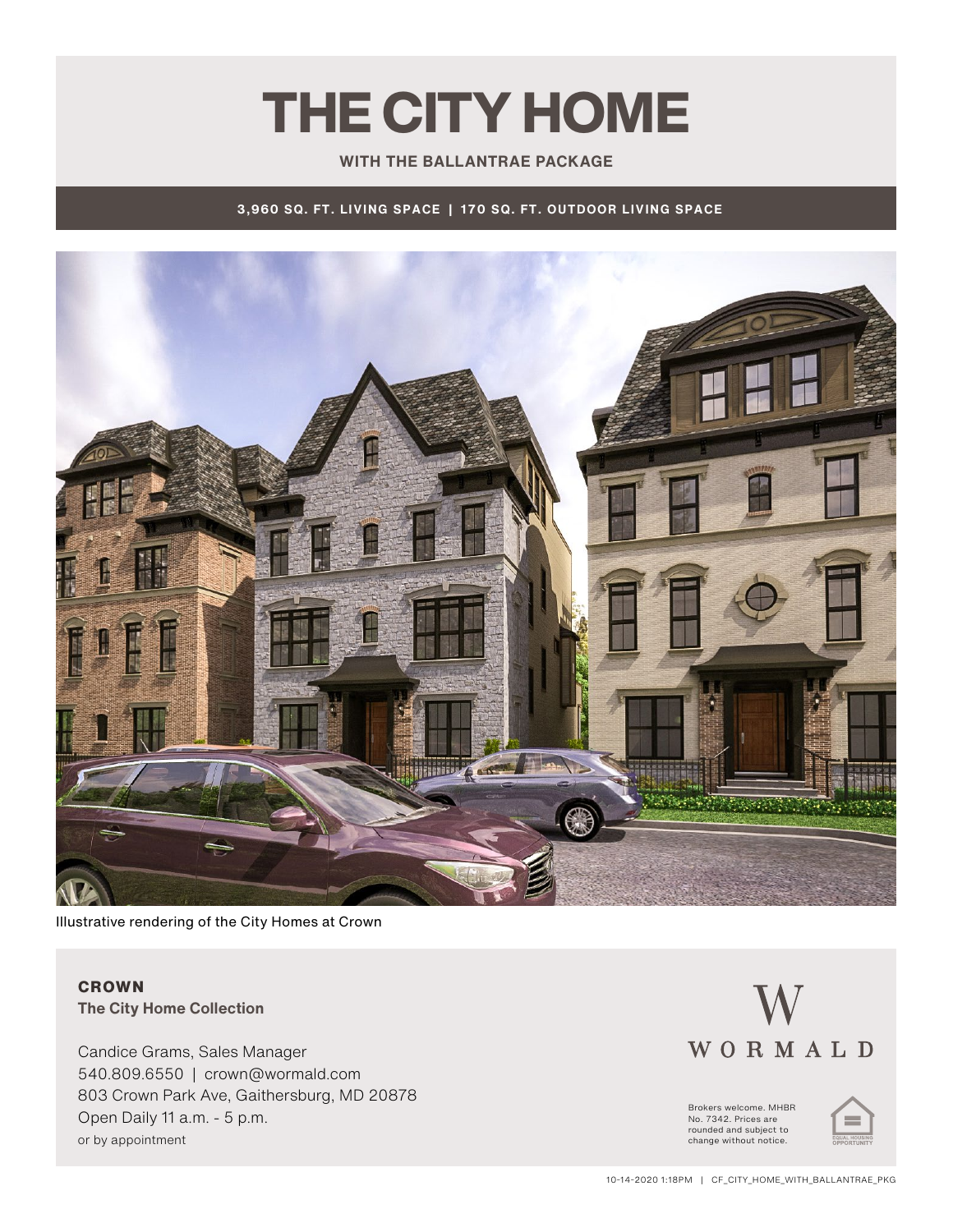

### **THE CITY HOME WITH BALLANTRAE PACKAGE | Entry Level** THE CITY HOME WITH BALLANTRAE PACKAGE - ENTRY LEVEL

Architectural drawings are proprietary to Wormald Homes. Unauthorized use or duplication of floor plans, concepts, or elevations is strictly prohibited.<br>**Architectural designs are approximate artist's renderings and are fo** Architectural designs are approximate artist's renderings and are for illustrative purposes or<br>And are subject to change without notice. Landscape and furniture is for illustrative purposes or<br>and are subject to change wit

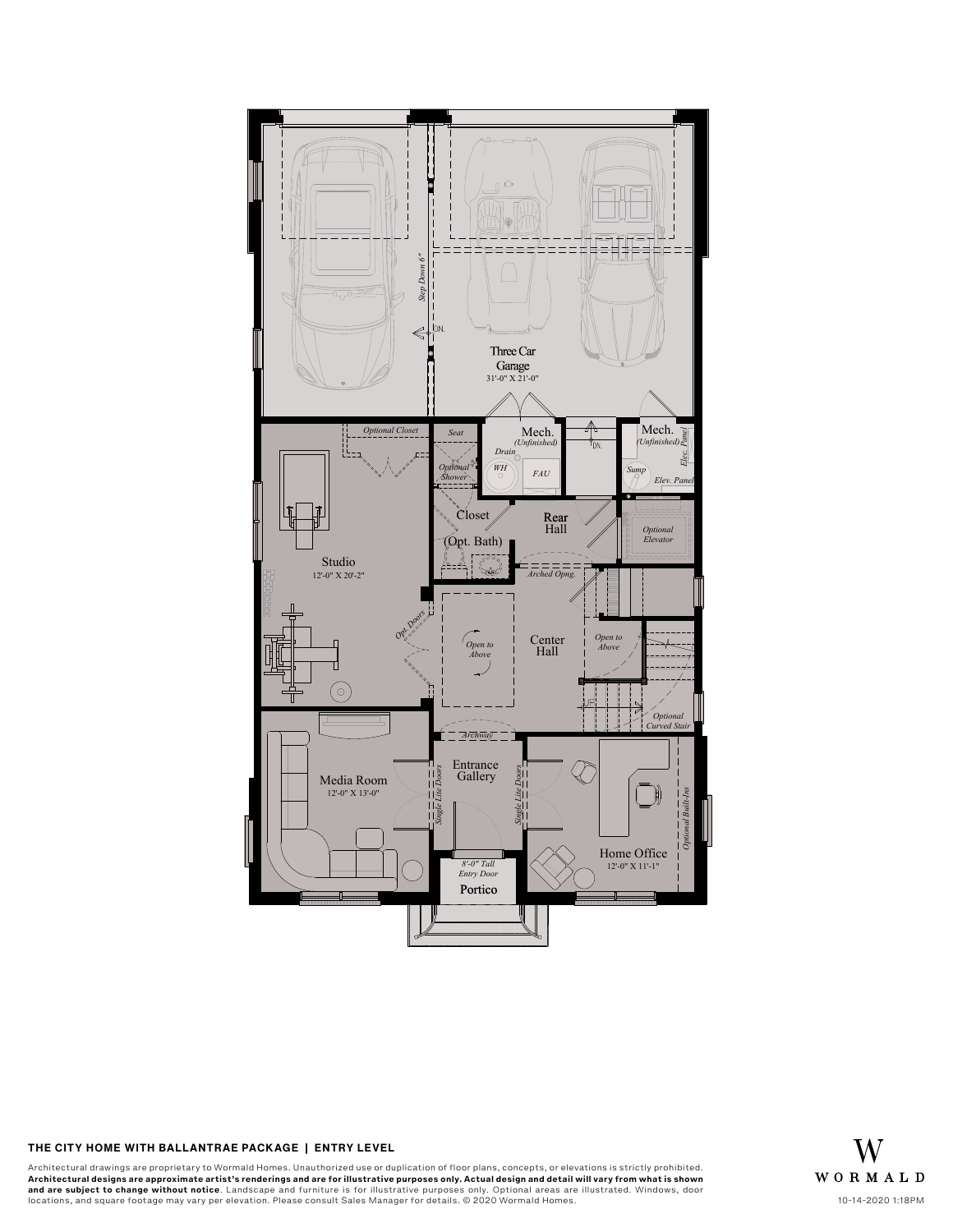

### THE CITY HOME WITH BALLANTRAE PACKAGE | MAIN LEVEL

Architectural drawings are proprietary to Wormald Homes. Unauthorized use or duplication of floor plans, concepts, or elevations is strictly prohibited.<br>**Architectural designs are approximate artist's renderings and are fo** Architectural designs are approximate artist's renderings and are for illustrative purposes or<br>And are subject to change without notice. Landscape and furniture is for illustrative purposes or<br>and are subject to change wit